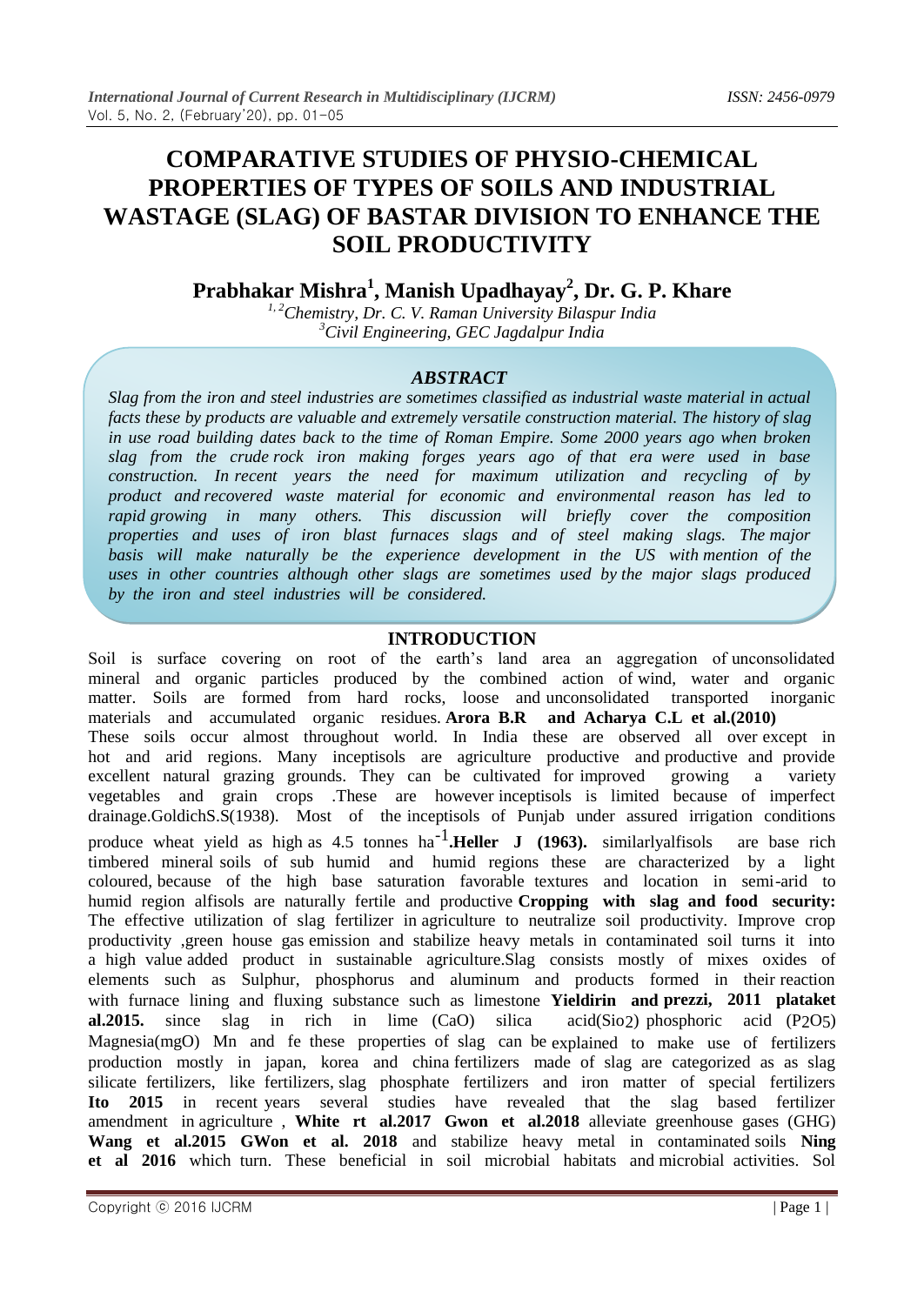#### *COMPARATIVE STUDIES OF PHYSIO-CHEMICAL PROPERTIES OF TYPES OF SOILS AND...*

microorganism play a vital role in all ecosystem processes and provide ecosystem for the maintenance for the maintenance of soil quality and productivity **Das et al 2017.**

#### **MATERIAL AND METHODS**

For the purpose of assessment of soil fertility surface (0-20 cm) soil samples were drawn from each plot taken as the individual unit from each block under on.

Out Of the 512 composite soil samples, 131 samples were taken from Inceptisol 131 from Alfisol and 250 from Inceptisol .and slag samples from interval of times.

Within the plot 6 to 8 borings were taken up to the depth Of 20 cm in random manner with the help of soil auger. The individual soil samples collected from the were mixed thoroughly and reduced in by the normal method of quartering. The soil samples were put In polythene bags, labelled and carried to the lab.

#### **Physio-chemical properties of soil of Bastar district**

Analysis under applied by two ways.

**(i) Conventional method**

#### **(ii) Complexmetric (DTPA) method**

The following analytical instruments and chemicals are preparing for estimation of containing nutrients and physiochemical properties of samples.

- **(i) pH**: The pH was determined by glass electrode pH meter in soil water suspension (l: 2:5) Piper (1950).
- **(ii) Electrical conductivity:** The conductivity ot supernatant of Soil: Water was determined by direct reading conductivity Jackson (1967).
- **(iii) Organic carbon**: Organic carbon estimated by the modified Walkley Black procedure. Walkley (1947).
- **(iv) Mechanical analysis:** Sand and clay percent of were determined by international pipette method Piper (1960).
- **(v) Available nitrogen**: Available nitrogen determined by alkaline permanganate method OE and (1956).
- **(vi) Available phosphorous**: The soil wag extracted With 0.5 M sodium bicarbonate at pH 8.5 (Olsen ee al., 1954) and phosphorous estimated by the ascorbic acid method (Watanable and Olsen, 1965).<br>
(vii) Available potassium: Ext
- **potassium:** Extractant used was neutral normal ammonium acetate and the concentration of K in the extract was determined with the help of flamephotometer (Muhr, et al., 1965).
- **(viii) Available potassium:** Extractant used was neutral normal ammonium acetate and the concentration of K in the extract was determined with the help of flamephotometer (Muhr, et al., 1965).
- **(ix) Free calcium carbonate:** Calcium carbonate content was estimated by rapid titration procedure (Piper, 1950)
- **(x) Available, zinc, manganese, iron and copper:** The micronutrients were extracted by using 0.005 M- Diethylene triaminepentaacetic acid, O .01 X Calcium chloride dihydrate and Triethanolamine buffered at pH 7 3 (Lindsay and 197B) and the concentrations of zinc , iron. copper and manganese in the filtrate were analyzed by absorption spectrophotometer 4129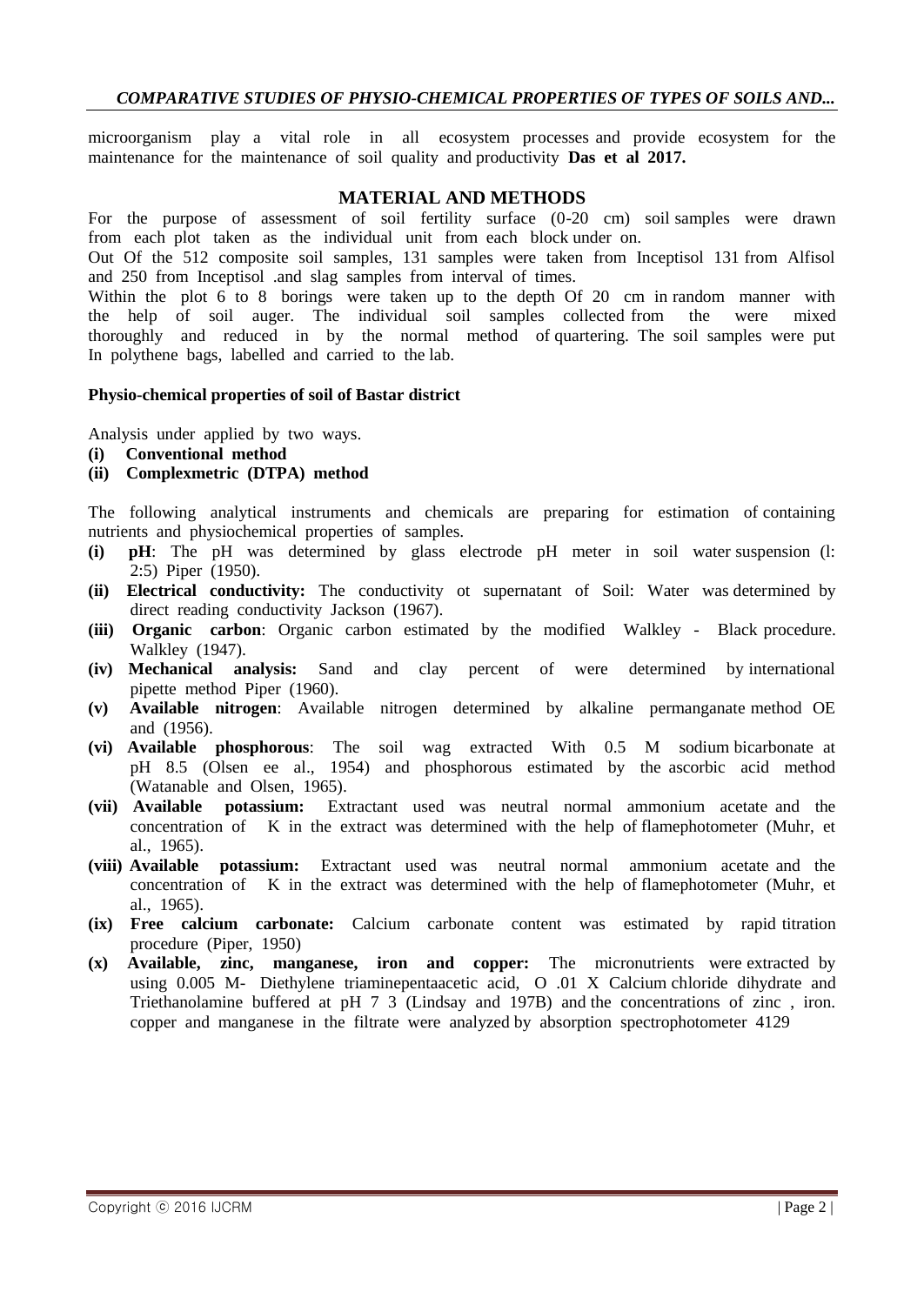| <b>TADIE INO: 1</b> |                                               |                         |  |  |  |  |
|---------------------|-----------------------------------------------|-------------------------|--|--|--|--|
| Sr. No.             | Parameters                                    | Soil of Bastar district |  |  |  |  |
|                     | pH                                            | 6.7                     |  |  |  |  |
| $\overline{2}$      | <b>Electrical Conductivity</b>                | 0.03                    |  |  |  |  |
| 3                   | Total alkali%                                 | 0.06                    |  |  |  |  |
| 4                   | Org. Carbon%                                  | 0.32                    |  |  |  |  |
| 5                   | Total- N.%                                    | 0.007                   |  |  |  |  |
| 6                   | Total -Cl%                                    | 0.04                    |  |  |  |  |
| 7                   | Total.S.%                                     | 0.23                    |  |  |  |  |
| 8                   | Total.P as P <sub>2</sub> O <sub>6.7</sub> in | $24$ ppm                |  |  |  |  |
| 9                   | Calcium as CaO%                               | 1.42                    |  |  |  |  |
| 10                  | Mg as MgO%                                    | 1.13                    |  |  |  |  |
| 11                  | Na as Na <sub>2</sub> O ppm.                  | 69                      |  |  |  |  |
| 12                  | K as K <sub>2</sub> O ppm                     | 53                      |  |  |  |  |

**Table No: 1**

## **Physic-chemical characteristics of slag amended soil**

The utilization of slag in agriculture on large scale as liming agent for acidic soils, soil conditioner and also as a source of essential plant nutrients such as Ca,Mg.K,P,Cu,Zn,Mn,Fe, etc. holds great promise. Systematic investigation on different aspects of utilization of slag in agriculture as a source of essential plant nutrients, liming agent and soil conditioner have been carried out at the central fuel research institute by conducting in depth laboratory and pot experiments.

| <b>LADIC 190.</b> $\boldsymbol{\mu}$ |                       |                |                    |             |  |  |  |
|--------------------------------------|-----------------------|----------------|--------------------|-------------|--|--|--|
| Parameters                           | Concentration of slag | Groundnut 115d | Ladies finger 115d | Radish 115d |  |  |  |
| pH                                   | Control               | 7.11           | 7.33               | 7.37        |  |  |  |
|                                      | expt.                 | 7.53           | 7.337              | 7.613       |  |  |  |
| Soil                                 | Control               | 0.08           | 0.101              | 0.087       |  |  |  |
| conductivity                         | expt.                 | 0.086          | 0.161              | 0.148       |  |  |  |
|                                      |                       |                |                    |             |  |  |  |
| Organic                              | Control               | 0.24           | 0.12               | 0.18        |  |  |  |
| carbon                               | expt.                 | 0.38           | 0.32               | 0.34        |  |  |  |
| Available                            | Control               | 2.9            | 2.4                | 4.1         |  |  |  |
| phosphorous                          | expt.                 | 5.67           | 6.28               | 5.033       |  |  |  |
|                                      |                       |                |                    |             |  |  |  |
| Nitrogen                             | Control               | 0.053          | 0.063              | 0.068       |  |  |  |
|                                      | expt.                 |                |                    |             |  |  |  |
|                                      |                       | 0.051          | 0.062              | 0.066       |  |  |  |
|                                      |                       |                |                    |             |  |  |  |
| Organic                              | Control               | 4.423          | 1.937              | 2.656       |  |  |  |
| carbon/nitrogen                      | expt.                 |                |                    |             |  |  |  |
|                                      |                       | 7.937          | 5.403              | 5.145       |  |  |  |
|                                      |                       |                |                    |             |  |  |  |
|                                      |                       |                |                    |             |  |  |  |

**Table No: 2**

## **STATUS OF AVAILABLE MICRONUTRIENTS IN SOILS**

The data pertaining to Status Of available zinc, iron and manganese of farms under copper, investigation are presented in Appendix and summarize in given table of observation columns.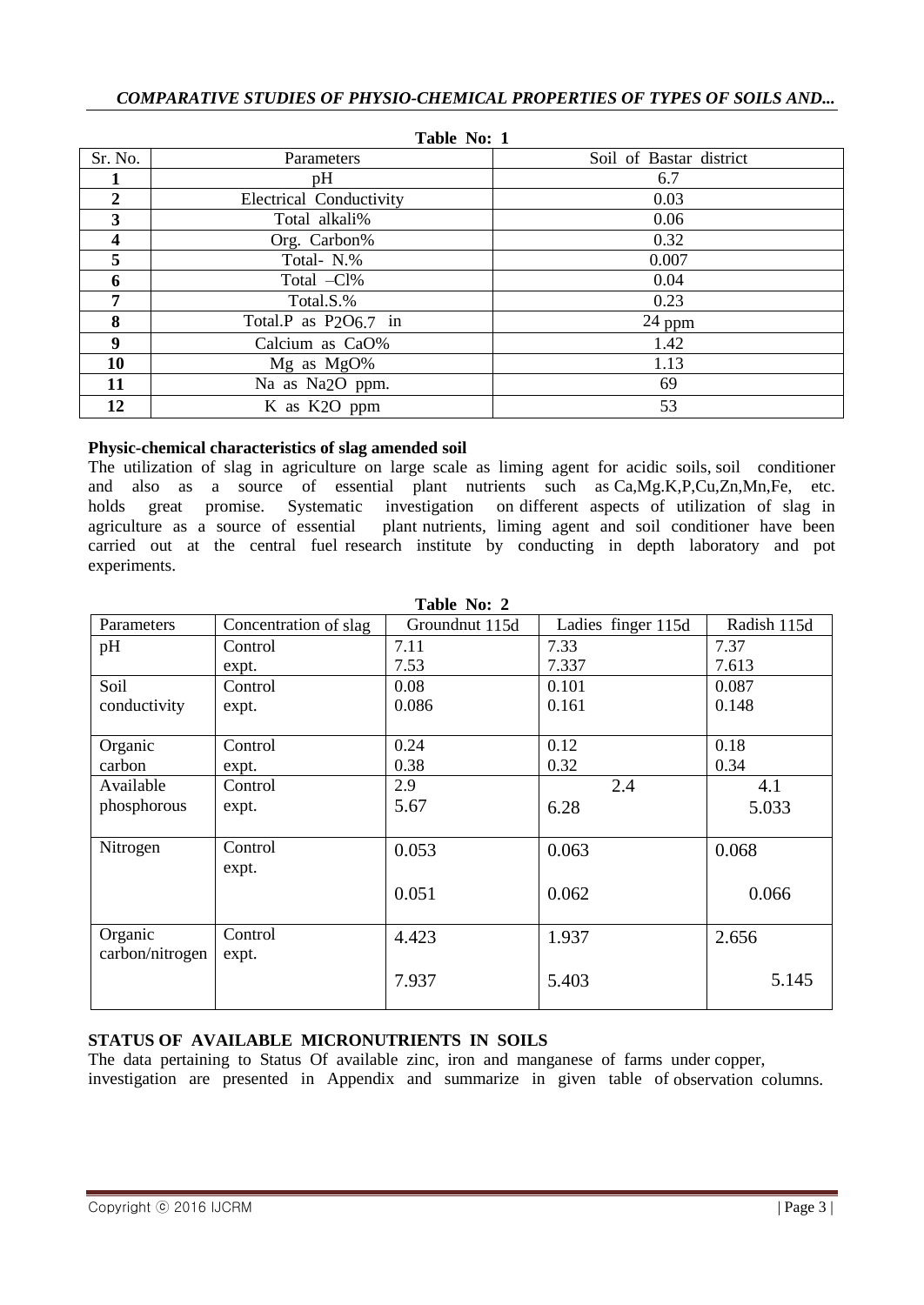| Table No: 3    |                                       |                      |         |         |  |  |  |
|----------------|---------------------------------------|----------------------|---------|---------|--|--|--|
| S.No           | Properties                            | Observed mean values |         |         |  |  |  |
|                |                                       | Inceptisol           | Alfisol | Entisol |  |  |  |
| $\mathbf{1}$   | pH                                    | 6.64                 | 7.15    | 7.60    |  |  |  |
| $\overline{c}$ | E.C                                   | 0.163                | 0.21    | 0.27    |  |  |  |
| 3              | Org C %                               | 0.37                 | 0.49    | 0.63    |  |  |  |
| $\overline{4}$ | CaCo <sub>3</sub>                     | 0.619                | 1.62    | 3.08    |  |  |  |
| $\overline{5}$ | $Av$ . N $Kg.ha^{-1}$                 | 176.30               | 210.62  | 253.61  |  |  |  |
| 6              | $Av$ . p $Kg.ha^{-1}$                 | 17.28                | 12.76   | 10.81   |  |  |  |
| $\overline{7}$ | Av. k $Kg.ha^{-1}$                    | 288.97               | 378.17  | 458.62  |  |  |  |
| 8              | $Av$ . Zn mg.ha <sup>-1</sup>         | 0.86                 | 0.78    | 0.64    |  |  |  |
| 9              | Av. Cu mg.ha $^{-1}$                  | 2.82                 | 2.56    | 1.46    |  |  |  |
| 10             | Av. Fe mg.ha $^{-1}$                  | 25.36                | 20.59   | 10.39   |  |  |  |
| 11             | Av .Mn mg.ha <sup>-1</sup> Mechanical | 24.97                | 21.19   | 11.95   |  |  |  |
|                | analysis                              |                      |         |         |  |  |  |
| 12             | Sand%                                 | 44.45                | 24.54   | 15.42   |  |  |  |
| 13             | Silt%                                 | 28.44                | 41.46   | 33.44   |  |  |  |
| 14             | $Clay\%$                              | 27.11                | 34.00   | 51.14   |  |  |  |

The stabilization technique aims at reducing heavy metals and methods metalloid (e.g As Cr,Cu, Pb, cd Zn) in contaminated soil the technique is based on amendment to change the soil physio chemical properties through absorption, precipitation ion exchange technique, redox potential technology and pH control technology that change the existing forms and specification of heavy metals/metalloids and thus reduce their toxicity (**Mosa et al.2016**) there are several examples as carbon be stabilized by sorption on Fe (III) arsenates or can be stabilized by the reduction from more mobile and toxic (IV) to less toxic and stable cr(III) Cu can be stabilized by precipitation of cu carbonates and ox hydroxide Iron exchange and formation of cation anion complex on the surface of Fe and Al ox hydroxides and Pb and Zn can be Immobilized by phosphorous amendments **Branca and colla**

**2012**the adequate Si supply through slag silicate fertilizer amendment causes competitive inhibition of As(III) uptake by Crop plants. **Meharg and meharg 2015.**

# **LITERATURE REVIEW**

Blast furnace is defined by the american society for testing and materials the non- metallic of calcium and other bases that is developed in a molten condition imultaneously with iron oxide to sinter etc. flux stone (lime stone and dolomite)and fuel(coke) molten iron collect in the bottom of the furnace and the liquid slag floats on it.**Lee A.R and Edward Amold et al.(2014)**

Organic and inorganic acids or salts in it some minerals such as sodium chloride dissolve readily in water whereas the solubility of some silicates such as quartz in water is very lowChammah G.C and ChhonkarP.Ket al.(2012).

Slag consists mostly of mixes oxides of elements such as Sulphur, phosphorus and aluminum and products formed in their reaction with furnace lining and fluxing substance such as limestone **Yieldirin and prezzi, 2011 plataket al. 2015.**

One of them inceptisols are very recently developed mineral soils with no diagnostic horizon,Goswami and Gupta R.K et al(2015). The main features of inceptisols is slight degree of sol formation because of either, limiting time or unfavorable condition inceptisols by virtue of plant growth and root penetration show some mineral weathering and surface